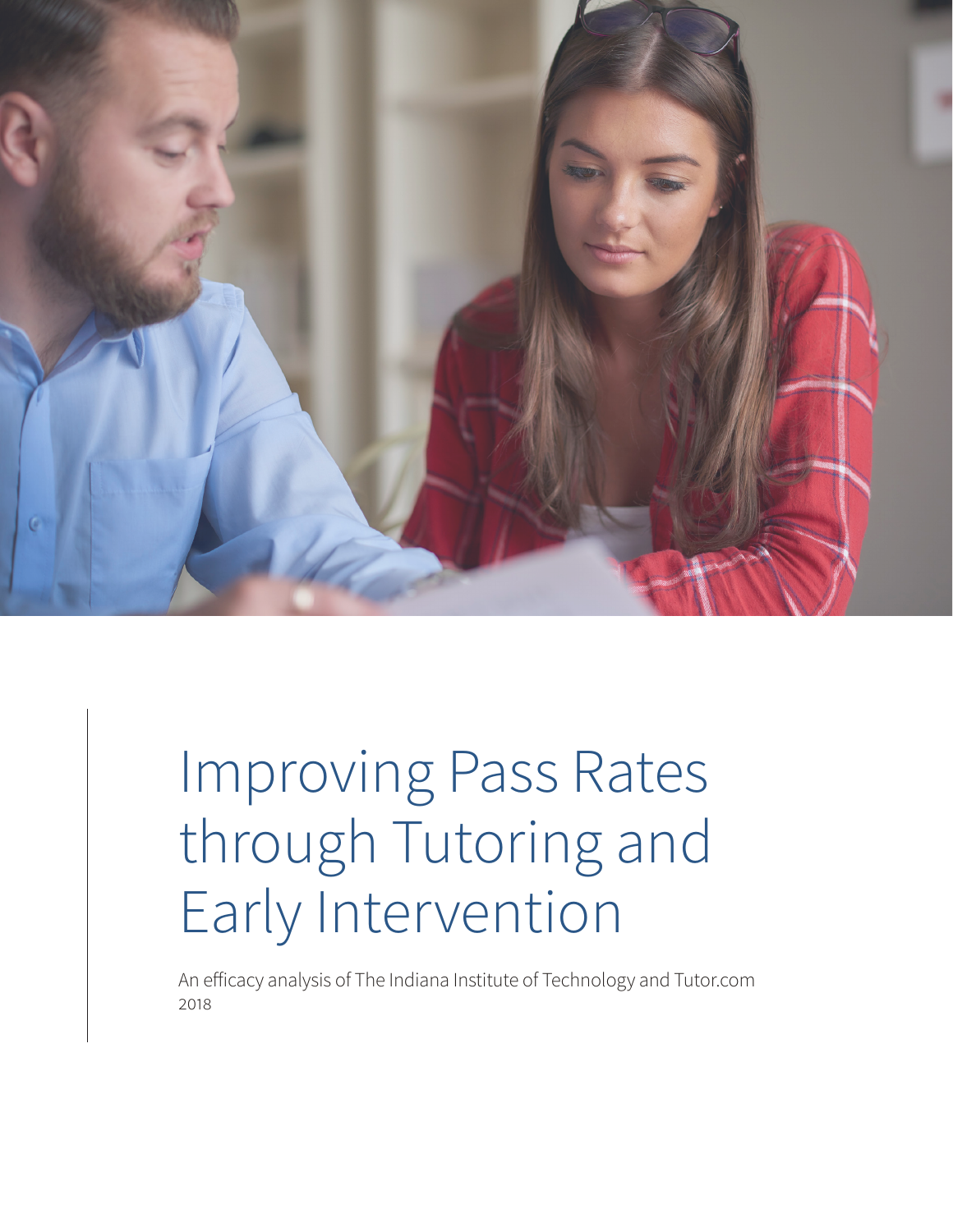## **INSTITUTION SNAPSHOT**

- Enrollment: 10,000+
- Institution Type: Private, not-for-profit, PhD-granting university
- Tutor.com Partner Since: 2016

## **STUDY PARAMETERS & DATA ANALYSIS**

Tutor.com and Indiana Tech teamed up to complete an analysis of the effects of using Tutor.com's online tutoring service on their students' pass rates in their courses.

The Indiana Tech data set included course outcomes for 62,924 distinct student/course combinations from the 2016-2017 academic year. When matched up with Tutor. com usage data, a total of 1,325 students in 71 courses were included in the sample for the analysis.

The courses in which the highest percentage of students used Tutor.com were English, Math, Accounting, Physics, and Health Information Management.

Data points analyzed for this study included student GPA, prior credits, gender and ethnicity, individual use of Tutor.com by course and frequency, Predictive Insights Early Alerts, and course pass rates.

Overall, the average pass rate for student course combinations that had Tutor.com usage was 14.2 percentage points higher than for those that did not have Tutor.com usage. (Add'l results are provided on page 2.)

The average pass rate [with] Tutor. com usage was **14.2 percentage points higher** than for those that did not [use] Tutor.com.



**98%** of Indiana Tech students surveyed during the 2017-2018 academic year said they are glad their school offers Tutor.com. **94%** said that Tutor.com helped them improve their grades.

#### **PREDICTIVE INSIGHTS**™ **& EARLY ALERTS**

Tutor.com's Predictive Insights Data Analysis provides early, actionable data to accelerate the intervention timeline. Over the course of each personalized tutoring session, our expert tutors determine if a student lacks prerequisite knowledge or struggles to master key content. This information is then shared with faculty and administration through Early Alerts to allow for early intervention for students. Early Alerts are sent for: lack of prerequisite knowledge; difficulty mastering content; frequent use of tutoring for a specific subject; and for unusually long sessions.

The efficacy study with Indiana Tech included an analysis on student performance in correlation with generated Early Alerts, continuation of use of the tutoring service, and course pass rates.

Students who received an Early Alert within their first two Tutor.com sessions experienced a much higher course pass rate if they continued to use Tutor.com after the Alert. More remarkably, those students had a higher pass rate than the Tutor.com users who were never tagged for an Early Alert.